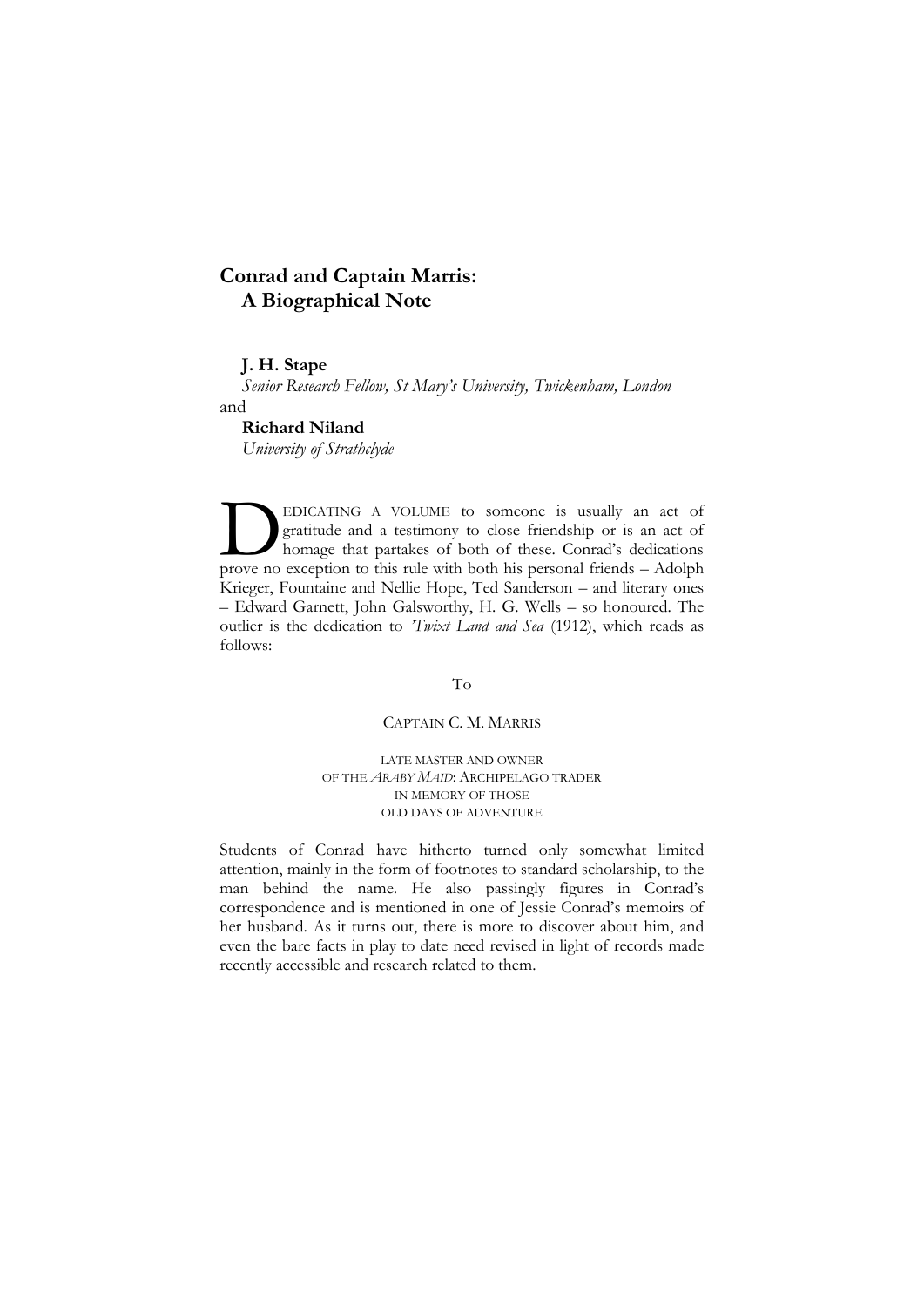#### **Early Life**

-

Following Marris's own statement in his first letter to Conrad of 18 July 1909, both the *A Portrait in Letters* and the Cambridge Edition's "Introduction" to *'Twixt Land and Sea* account him a New Zealander: "My Parents ... returned from N.Z. of which colony I am a native" (Stape and Knowles, ed., 1996: 67).

Documentary evidence disproves this claim: Carl Murrell Marris was born in Aston, a ward of Birmingham, on 25 January 1875,<sup>1</sup> his father being Charles W(ilmot) Marris (1832–1914), a chartered accountant, and his mother, Jessie Sophia Euphemia (née Sinclair, 1852–1930). <sup>2</sup> Marris did, however, reside in New Zealand as a youngster; a family history notes that he moved there at age 8 with his parents. <sup>3</sup> The *Oxford Dictionary of National Biography* article on Marris's brother William (later Sir William) is more precise on this, stating that the family went to Wanganui when William was aged 11 – he was born 1873 – his father going out to the colony because of his health (Haig *DNB* online). Thus, the family arrived in 1884; and, given the birth of a girl in England in early 1887, 4 their stay in the colony proved short-lived. Whether they all

<sup>1</sup> Jan–Mar 1875 Aston 6d/281. The exact date appears in Marris's Application for Examination for Second Mate where, however, the year is wrongly given as 1870. The birth of a son to Mrs Charles Marris at Preswick House, Sparkbrook, Warwickshire, is recorded on in "Births, Marriages, and Deaths" (Pall Mall *Gazette*, 27 January 1875). Marris was baptized at Holy Trinity Church, Bordseley, Warwickshire, on 17 February 1875 (Birmingham: Baptisms).

<sup>&</sup>lt;sup>2</sup> The 1911 Census notes that they had eleven children; but Marris had been married twice previously. He married Marris's mother, the daughter of a physician, on 15 February 1872 at St Giles, Camberwell (Certificate of Marriage).

<sup>3</sup> Emigration was certainly after 1881, the family being in the UK Census for that year. The elder Marris advertised his services in Wellington in 1884 as follows: "Charles Marris, Accountant and Auditor (for the last 18 years in Birmingham), now at Westminster Chambers, Lambton Quay (*Evening Post*, 15 December 1884: 4).

<sup>4</sup> Elsie (Earle) Marris, daughter (aged 4), appears in the UK Census for 1891, her birthplace given as London (RG12/2463/77, p. 21). The 1901 Census gives her age as 14 and her birthplace as West Ham, Essex (RG13/2764/39, p. 3), this information being confirmed by the registration of her birth Jan–Mar 1887 W. Ham 4a/138.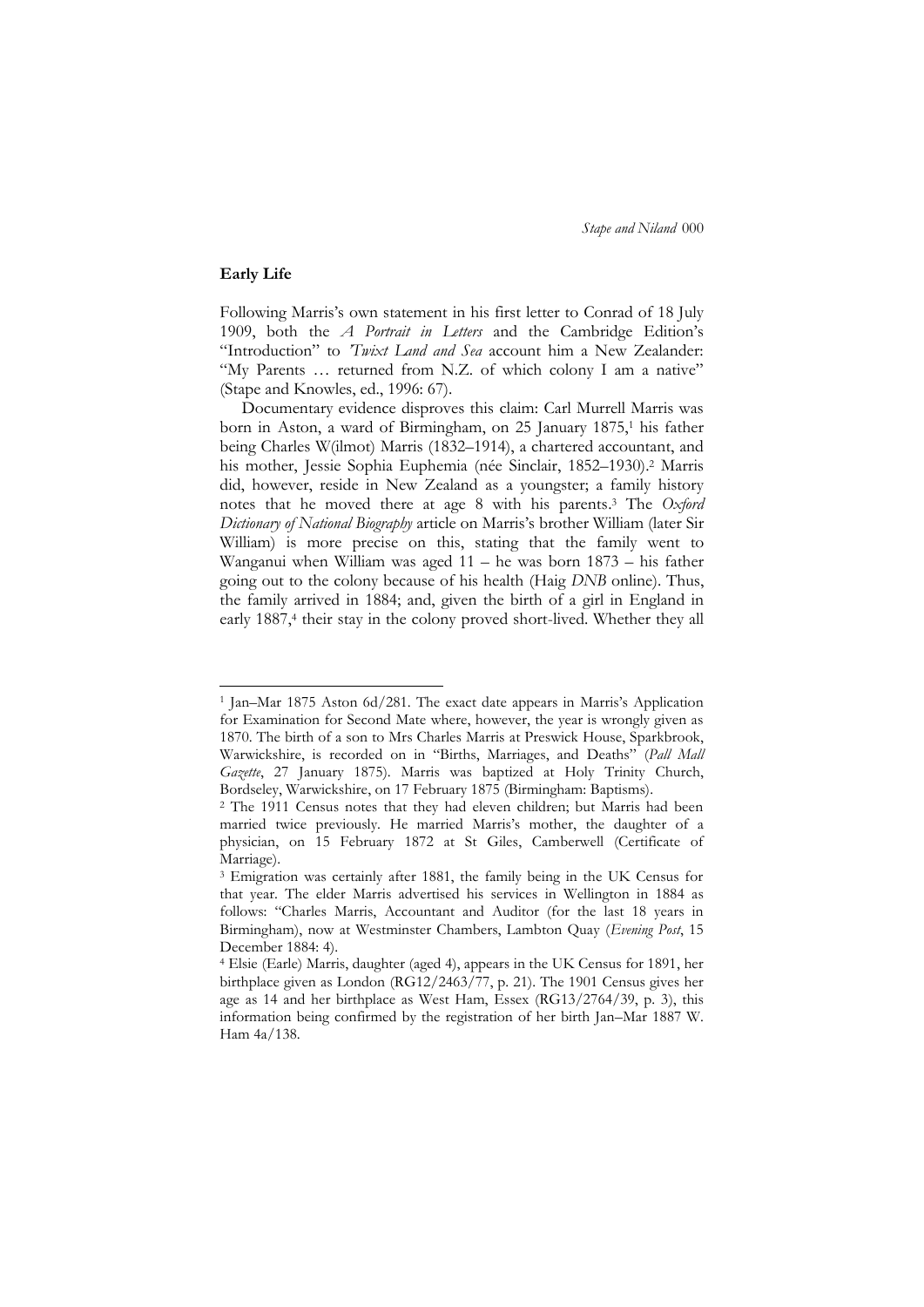returned together is, however, unclear, William almost certainly staying on; but any event, in 1889, Carl Marris was sailing out of Liverpool. 5

# **The Career**

1

The next ten years of Marris's life, from age fourteen to twenty-three, are well-documented, assuming his account to be accurate. On his application for his second mate's examination, which he took in Liverpool on 25 April 1898, he listed service in no fewer than fifteen ships, as follows:<sup>6</sup>

| Ship         | Kind | Rank       | Port            | Dates                 |
|--------------|------|------------|-----------------|-----------------------|
| Letterewe    | Bk   | Apprentice | Liverpool       | Jun1889-Aug 1890      |
|              |      |            |                 | Deserted in Australia |
| Ranelagh     | SS   | AВ         | <b>Brisbane</b> | Aug-Sept 1890         |
| Yaralla      | SS   | AВ         | <b>Brisbane</b> | Sept-Oct 1890         |
| Wodonga      | SS   | AВ         | Sydney          | Oct-Nov 1890          |
| Fitzroy      | SS   | AB         | <b>Brisbane</b> | Nov--Dec 1890         |
| Dovercourt   | Sch  | OS         | London          | July 1891-Jan 1892    |
| L. Schepp    | Sh   | AВ         | New York        | Mar-Apr 1892          |
| Hilston      | Sh   | AВ         | London          | Apr 1892-Mar 1893     |
| England      | SS   | AВ         | Liverpool       | Mar-Apr 1893          |
| John O'Gaunt | Bk   | AB         | Liverpool       | Apr--July 1893        |
|              |      |            |                 | Deserted in Santos    |
| Carnegie     | Bk   | AВ         | Liverpool       | July 1893-Dec 1894    |
| Severn       | Aux  | AВ         | Glasgow         | Apr-July 1895         |
| Culdoon      | Bkt  | AВ         | St John, NB     | Apr-Nov 1895          |
| Durham       | Sh   | AВ         | Liverpool       | Nov 1895–Feb 1897     |
| Cupica       | Sh   | AВ         | Liverpool       | Apr 1897-Mar 1898     |

<sup>5</sup> An obituary of Marris's brother, Sir William Sinclair Marris (1873–1945), a colonial administrator in India and educator, notes that the family went out shortly after their first son was born, but this is obviously inaccurate (*The Times*). It also notes that Sir William attended Wanganui Collegiate School. In any event, the Marris's were at some point settled in Wellington (see above footnote). William attended Canterbury College (now the University of Canterbury) in Christchurch, matriculating in 1890, having returned, like his brother, to the Antipodes.

<sup>6</sup> Marris's application is dated 26 February 1897, but he did not take his examination until the following year. He provided some exact dates for commencement and termination of service on it; these are not recorded here.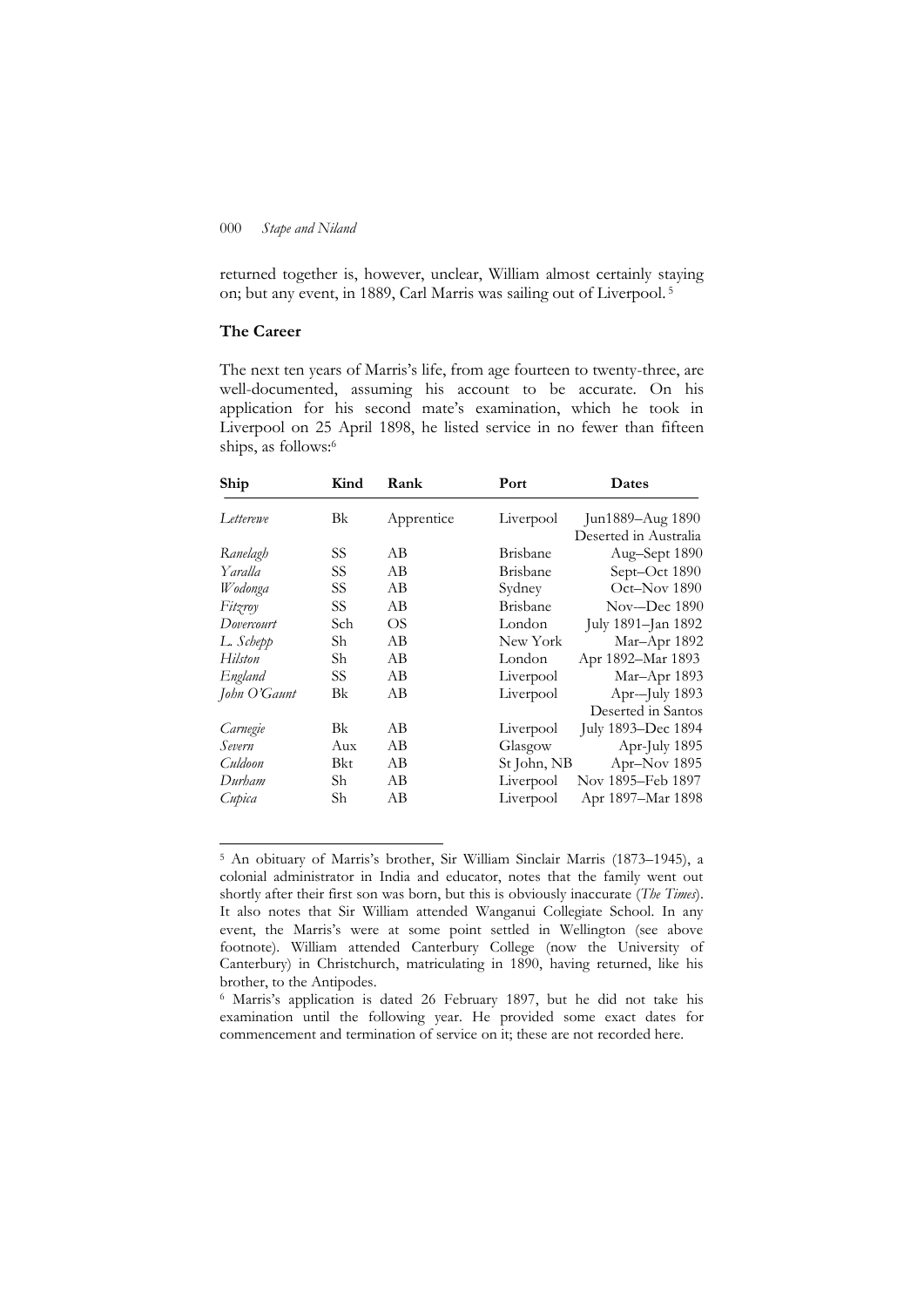

Fig. 1 Carl Murrell Marris (courtesy of William Leigh Knight)

According to family legend, Marris ran away to sea (Marris 2001: 21); his self-reported desertion in Australia tends to suggest, that he ran away once he got there, succumbing to the lure of the Antipodes. He surrendered to that again not long after receiving his second mate's certificate, in Liverpool on 28 April 1898, and returned to New Zealand. Australian shipping records document his having sailed out of Westport as second mate in the *Kate Tathum* and arriving in Sydney in October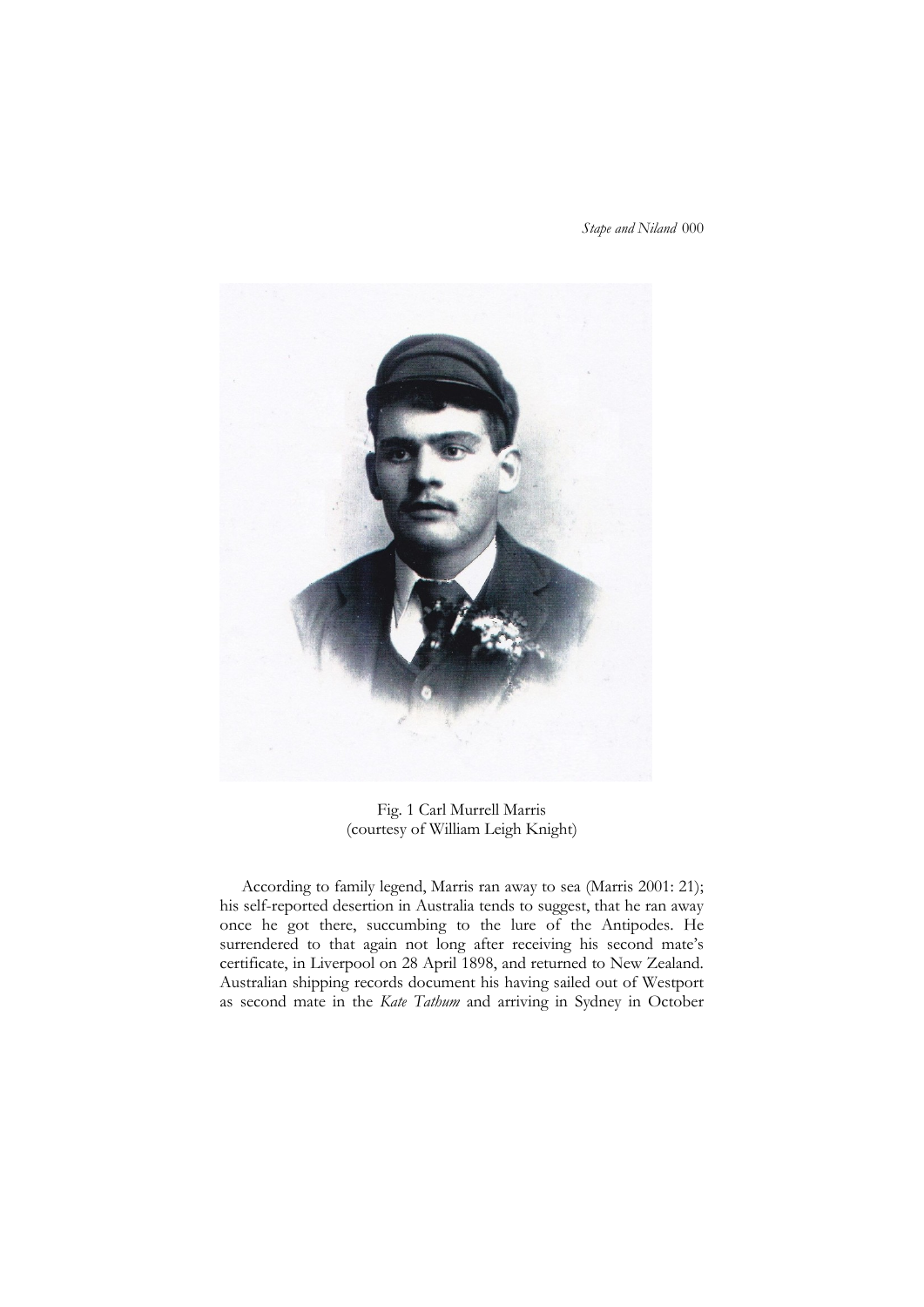1

1899 (Warner, comp.), a ship to which he still belonged in January 1900. 7 His career at sea was a varied one, involving, service not only coasting off Australia and New Zealand but also service in ships out of or to Brazil, Canada, and the United States. Having been at sea for some years, he clearly had ambitions to improve his fortunes, and to this end studied at Mr Gifford's Navigation School in Grey Street, Wellington. He sat and passed his examination for first mate in the early spring of 1900 (*Evening Post* and *Otago Daily Times*),<sup>8</sup> and not much more than a year later, on 7 June 1901, received his Master's certificate (Government of New Zealand: 1902: 14).

The bare facts lack colour; but, rather like Conrad's Lord Jim, Marris's life begins to take on something of a fictional character, at least as regards what has circulated about him and what might be guessed at as well as what he said about himself. Family history records his mention in 1909 of daughter by Wan Zaharah, Princess of Pattani, aged 8. Strictly speaking, that would mean – and it seems unlikely given the way in which people moved about at the time – that he had met his high-born wife in New Zealand and that his daughter was born in the colony.

The next sighting of him in records after his successful passing of his examination for master is in April 1903, when outbound from Wellington he is second officer in the *Janet Nicoll*, <sup>9</sup> a ship with a mostly Malay crew. Sailing from Newcastle, New South Wales, to Penang with a cargo of 745 tons of coal, the ship departed on 17 April (*Sydney Evening News*) for its new home port. Purchased by a Penang firm that month, the ship was on her way to Penang and destined thereafter to travel between that port and Singapore. <sup>10</sup> By this point Marris had, one

<sup>7</sup> On 16 January, he reported the theft of his watch in Sydney (*New South Wales Police Gazette*).

<sup>8</sup> See also Government of the United Kingdom, Board of Trade (BT 128).

<sup>&</sup>lt;sup>9</sup> List of Crew of the *Janet Nicoll* (4 April 1903, Wellington). Owned by Henderson and Macfarlane of Auckland, the *Janet Nicoll* was the schooner in which Robert Louis Stevenson and his family had travelled from Sydney to Samoa in 1890. Stevenson characterized her as "the worst roller I was ever aboard of" (to Sydney Colvin, [30 April 1890], Mehew, ed., 2001: 418). See also his wife's account, *The Cruise of the "Janet Nichol"* (1914).

<sup>10</sup> Various Singapore newspapers from about 1906 indicate that the ship's round also included Bangkok.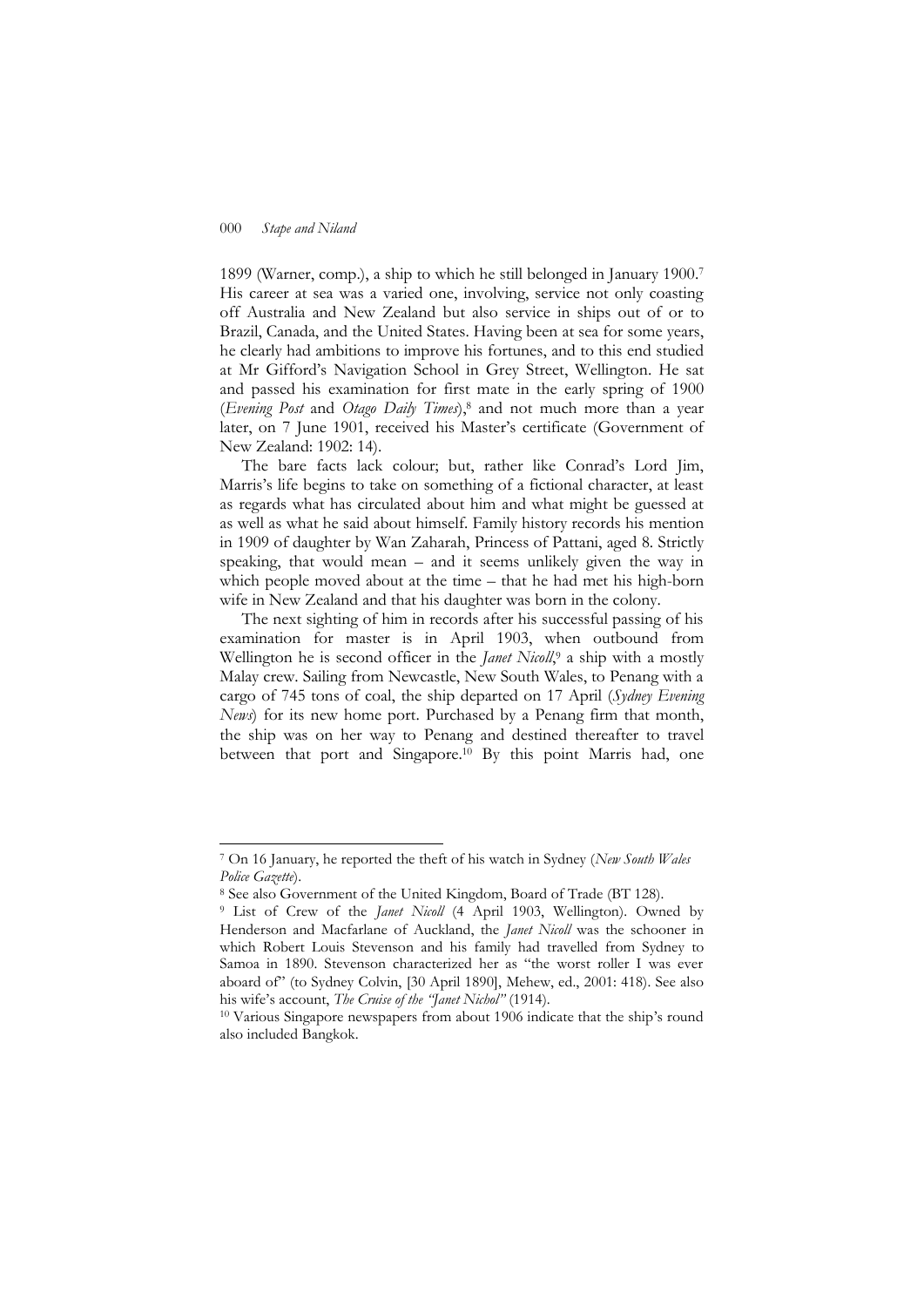presumes, definitively settled in Malaya; and, if his daughter's age is given correctly, he had been there from about 1901. 11

# **Meeting the Conrads**

-

When Marris met Conrad in the late summer of 1909, the "soft-eyed black-bearded man" (*CLA* 331; see Fig. 1) who called on the Conrads at Aldington – was in ill-health,<sup>12</sup> his sojourn in England having been an attempt to find care better than that available in Penang.<sup>13</sup> Jessie Conrad's recollection of what she calls his "never to be forgotten visit" has a certain poignancy: "A pathetic story lay behind his loss of memory, and helplessness. … The partial paralysis that obscured his recollection, was the result of a collision in some Eastern river" (Conrad 1935: 137).<sup>14</sup>

After his return home to Pulo Tikus (now fully amalgamated into the city of Georgetown), he saw, he told Conrad, some improvement in his health (Stape and Knowles, ed. 1996: 70–71); this proved, however, to be short-lived. By his own account, in February 1910 he was confined, under magistrate's orders, in a hospital ward for the insane (Anon. "Pathetic Human Document"). Some time after this he again set out for England, making it only to Colombo, where he died on 15 May,<sup>15</sup> as witnesses a memorial in the churchyard of St Peter's at Cookley, Worcestershire.

<sup>&</sup>lt;sup>11</sup> The sale of the ship to the Koe Guam Shipping Company of Penang in March 1903 is noted in several Australian and New Zealand papers (see "Coastal Steamers" and "News of the Day"). On her future route between Penang and Singapore, see "News Items."

<sup>12</sup> Further information about Marris is available from his application for his examination: he is described as 5 feet 9 inches tall, having a dark complexion and brown eyes and hair and tattoos on his arms.

<sup>13</sup> Marris arrived at Southampton on 9 June 1909 (Incoming Passenger Lists) departed from that port on 15 September (Outgoing Passenger Lists), travelling third class on both voyages.

<sup>14</sup> Marris's problems with his memory account perhaps for his claim in his first letter to Conrad that he had been out of England "22 years," with his elision of his period in Liverpool and home ships.

<sup>&</sup>lt;sup>15</sup> The trip between the two ports, at a speed of 10 knots, takes five and a half days. It is unknown when Marris set out, and he might have been in Colombo (presumably at some point staying in hospital) some time before his death.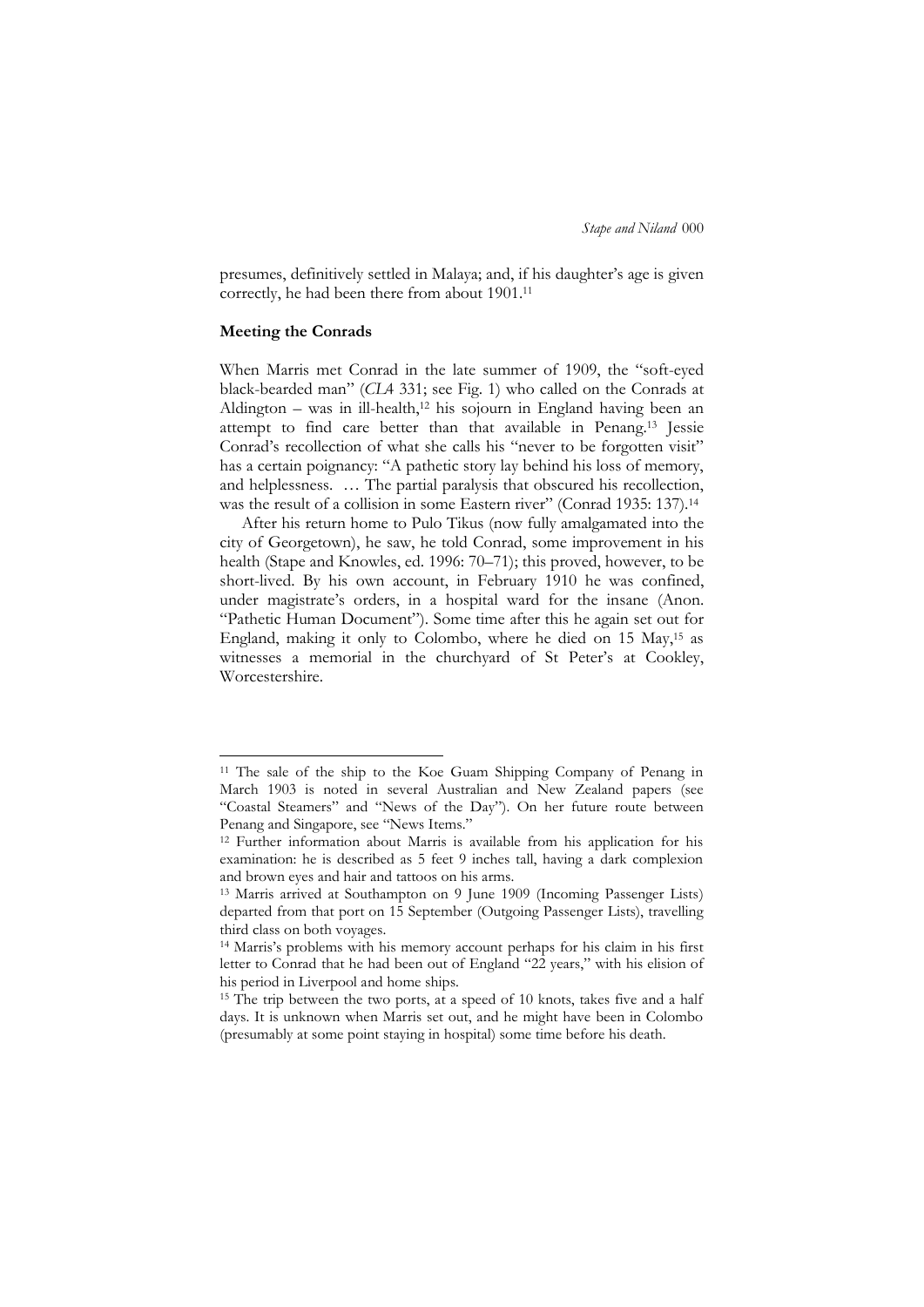#### **Man of Fact or Man of Fiction?**

In January 1910, in his last letter to Conrad, Marris enclosed, in addition to a photograph of his daughter, his article in the *Straits Echo* (see Appendix). He was also at work on other sketches, claiming not to have "a great inventive faculty" (Stape and Knowles, ed. 1996: 72). Assessing this proves to be problematic: in his first letter to Conrad he claimed to have been born in New Zealand (not true) and not to have been in England for twenty-years (also not true). His account of adventures in the remote South Sea islands is difficult to square with his own account of his sea-career offered as proof of sufficient service to take his second mate's examination. That document as well raises issues: on it his year of birth – in his own hand – is wrongly given (as 1870), having, moreover, signed the warrant that the document was true in this and other particulars. At the time of his application, he produced proofs testifying to only four years, eleven months, and seven days at sea for the total claimed period of seven years, two months, and eighteen days at sea. (Conrad himself was not strictly accurate about this matter when making his own applications to be examined.)

In his "Malayan Trading Experiences," Marris claims to have spent three years in the Solomon Islands in the employ of the Sydney firm of Wilkins and Short. But when exactly could this have occurred? By his sworn account, 1889 finds him in Liverpool, aged 15. Thereafter, he served in Australian and British ships to 1898. In 1900–01, he is in Wellington; and after that he lived in Malaya, married and with a child. The only period where three years are available are between 12 and 15, but no firm would have hired a boy of 12 to run anything. The other possibility is that he lied about his service. Even then, no shipping concern named Wilkins and Short turns up in Australian newspapers.

None of this much matters to Conrad – in a direct way. Marris was clearly, however, a colourful man; and on his visit stirred up memories of the East and of seafaring days long passed. The rest is a partial and intriguing private story, only the contours of which can be glimpsed.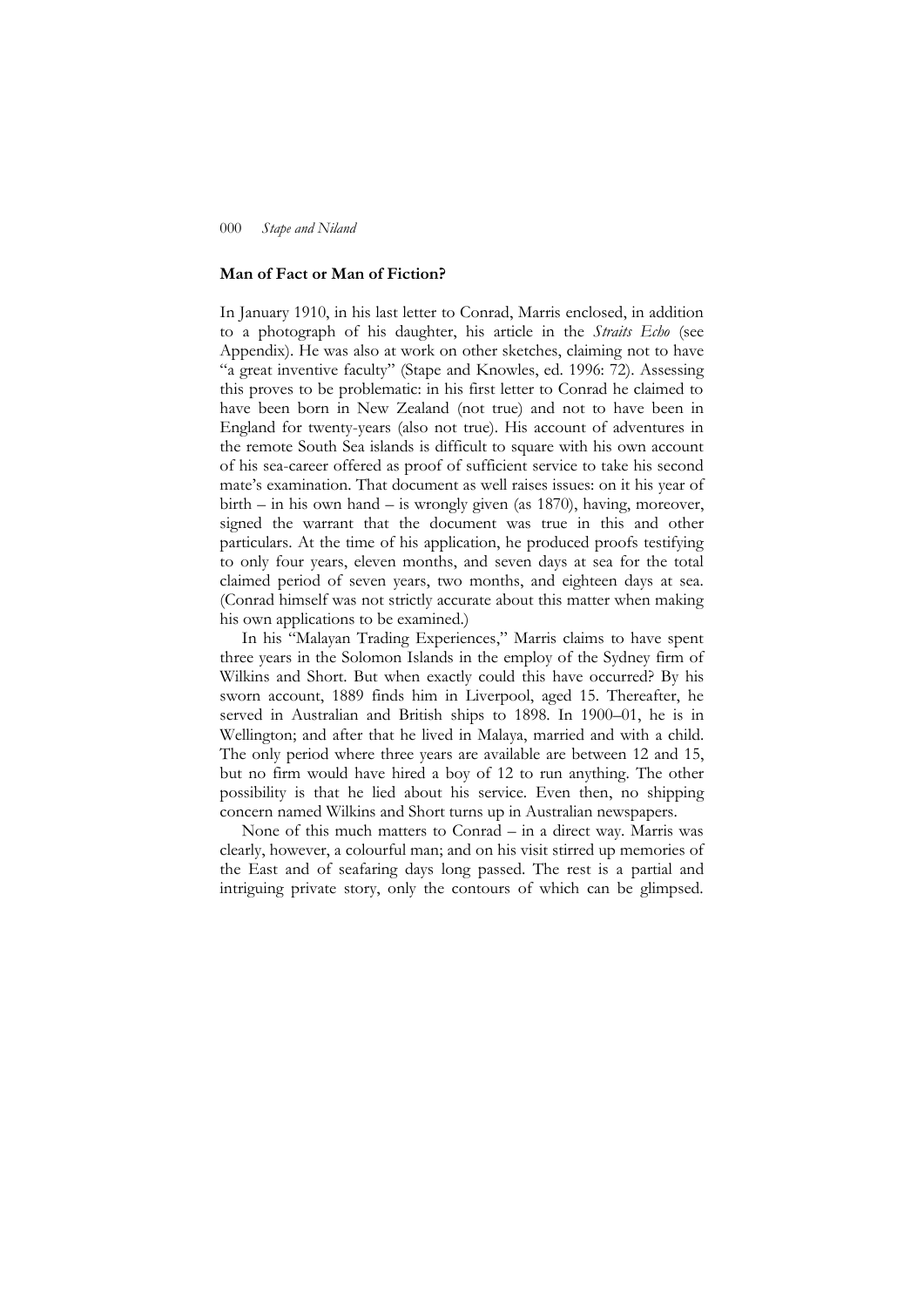#### **Acknowledgement**

We are grateful to William Leigh Knight for sharing his discovery of "Malayan Trading Experiences" and the photograph of Marris with us, and to Tony Marris for additional information on the Marris family. We should also like to express thanks to Ranjan Goonetilleke, who kindly attempted to track down records in Colombo.

#### **Works cited**

Anon. "Advertisements." The Evening Post (Wellington), 15 December 1884: 4.

- ——. ―Births, Marriages, and Deaths,‖ *Pall Mall Gazette*, 27 January 1875: 5.
- ——. ―Coastal Steamers.‖ *The Examiner* (Launceston), 23 April 1903: 4.
- ——. "Local and General." The Evening Post (Wellington), 7 March 1900: 4.
- ——. *New South Wales Police Gazette* (Sydney), 24 January 1900: 32.
- ——. ―News Items.‖ *The Poverty Bay Herald*, 6 April 1903: 4.
- ——. ―News of the Day.‖ *The Press* (Christchurch), 28 March 1903: 7.
- ——. ―Pathetic Human Document.‖ *Straits Echo* (Penang), 19 February 1910: 132.
- ——. ―Shipping.‖ *The Evening News* (Sydney), 18 April 1903: 6.
- ——. ―Shipping.‖ *Otago Daily Times*, 9 March 1900: 4.
- ——. ―Sir William Marris.‖ *The Times*, 14 December 1945: 8.

[Berthoud, Jacques.] "Introduction." *'Twixt Land and Sea: Tales*, ed. J. A. Berthoud, Laura L. Davis, and S. W. Reid. xxxi–cxx. Cambridge: Cambridge University Press, 2009.

Birmingham: Baptisms - Bordesley, Holy Trinity, 1873-1881. <ancestry.co. ukarchives.gov.uk/index.html>. Accessed: January 2014.

Conrad, Jessie. *Joseph Conrad and his Circle*. London: Jarrolds, 1935.

- Government of the United Kingdom. Board of Trade. Registrar General of Shipping and Seamen. Registers of Certificates of Competency. Masters and Mates: Colonial Trade, 1870–1921. BT 128 PRO 6894 Box 1. Piece 13: New Zealand, 1872–1921.
- ——.Incoming Passenger Lists, 1878–1960. Ancestry.com. Accessed: January 2014.
- ——. Outgoing Passenger Lists, 1880–1960. Ancestry.com. Accessed: January 2014.
- ——. Registrar General. 1881, 1891, 1901,1911. Census of England and Wales. <ancestry.co.ukarchives.gov.uk/index.html>. Accessed: January 2014.

——. UK and Ireland, Masters and Mates Certificates, 1850–1927. Ancestry.com. Accessed: January 2014.

Government of the Colony of New Zealand. Marine Department. *Annual Report for 1901–2*. Appendix to the Journals of the House of Representatives, 1902 Session I, H–15. Wellington: Government Printer, 1902.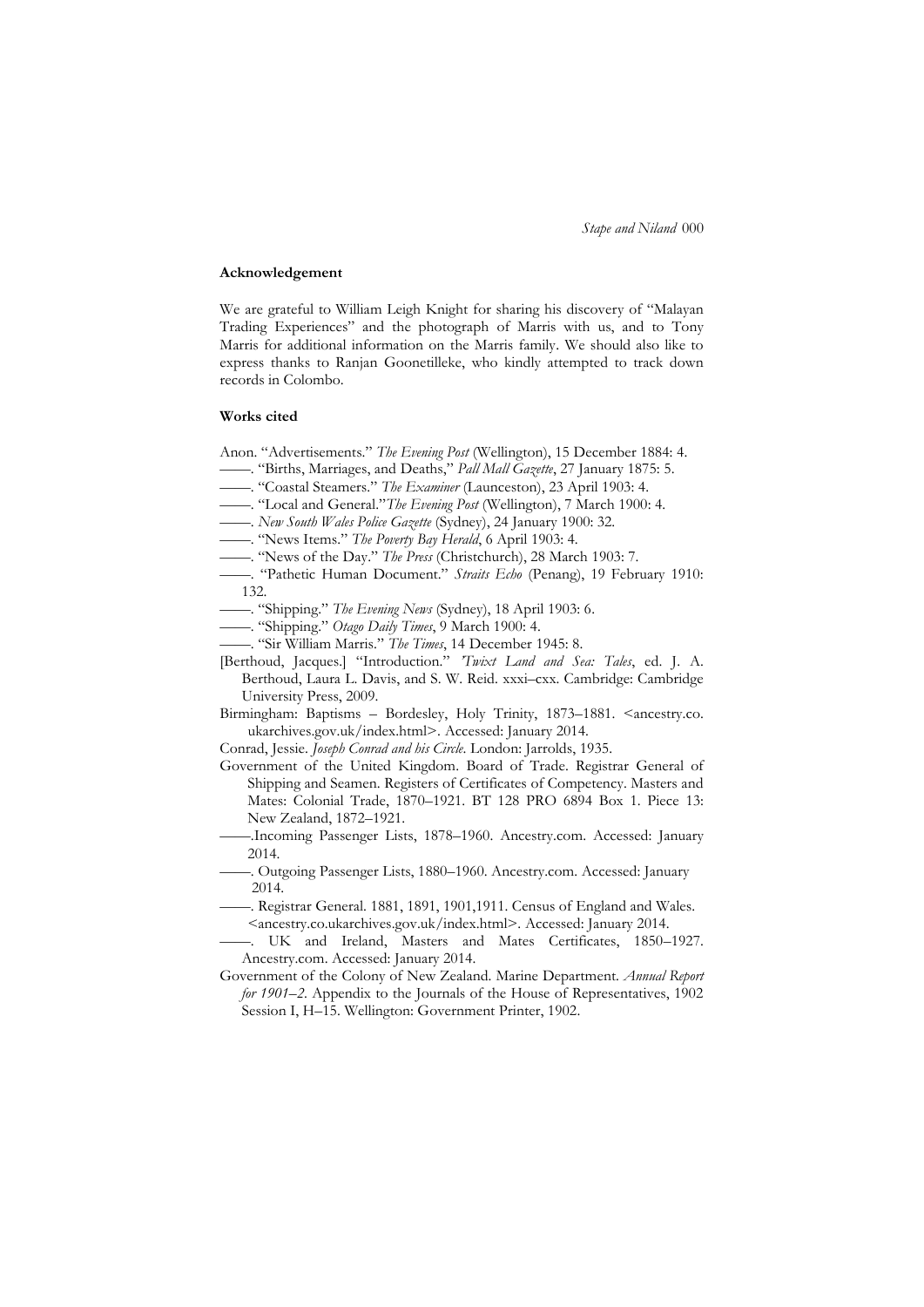- ——. Immigration Passenger Lists, 1855–1973: Outward Manifest, List of Crew of the *Janet Nicoll*, 4 April 1903, Wellington. familysearch.org. Accessed: January 2014.
- Haig, Harry, and Philip Woods. "Marris, Sir William Sinclair (1873– 1945)."Oxford Dictionary of National Biography. Oxford: Oxford University Press, 2004. Online edn. (oxforddnb.com/view/article/34889). Accessed: February 2014.
- Marris, Tyrell. *A Genealogical Account of the Marris Family.* Richmond: Privately printed, 2001.
- Royal Geographical Society. *Royal Geographical Society Year-Book and Record*, *1910*. London: Royal Geographical Society, 1910.
- Stape, J. H., and Owen Knowles, ed. *A Portrait in Letters: Correspondence to and about Conrad*. Amsterdam: Rodopi, 1996.
- Stevenson, Fanny V. de. G. *The Cruise of the "Janet Nichol" among The South Sea Islands*. New York: Doubleday, 1914.
- Stevenson, Robert Louis. *The Selected Letters of Robert Louis Stevenson*, edited by Ernest Mehew. New Haven, Connecticut: Yale University Press, 2001.
- Warner, Mary-Anne, comp. *Mariners and Ships in Australian Waters*. List of Crew and Passengers, *Kate Tathum*, 23 October 1899. mariners.records. nsw.gov.au/1899/10/113kat.htm. Accessed: January 2014.

# **Appendix**

1

### **Malayan Trading Experiences**

(*Reminiscensed for the Straits Echo*) By C. M. Marris, F. R. G. S.<sup>16</sup>

*The Straits Echo* (Penang), 14 January 1910, pp. 25ff, 28ff

<sup>16</sup> Marris's election to a fellowship in the Royal Geographical Society dates from 1909 (Royal Geographical Society, 1910: 175). His address in the 1910 yearbook is given as Teluk Ayer Tawar, Provence Wellesley, Straits Settlements; and Cookley, Worcestershire. Teluk Ayer Tawar (Freshwater Bay) is a small town north of Butterworth, across the channel from Penang.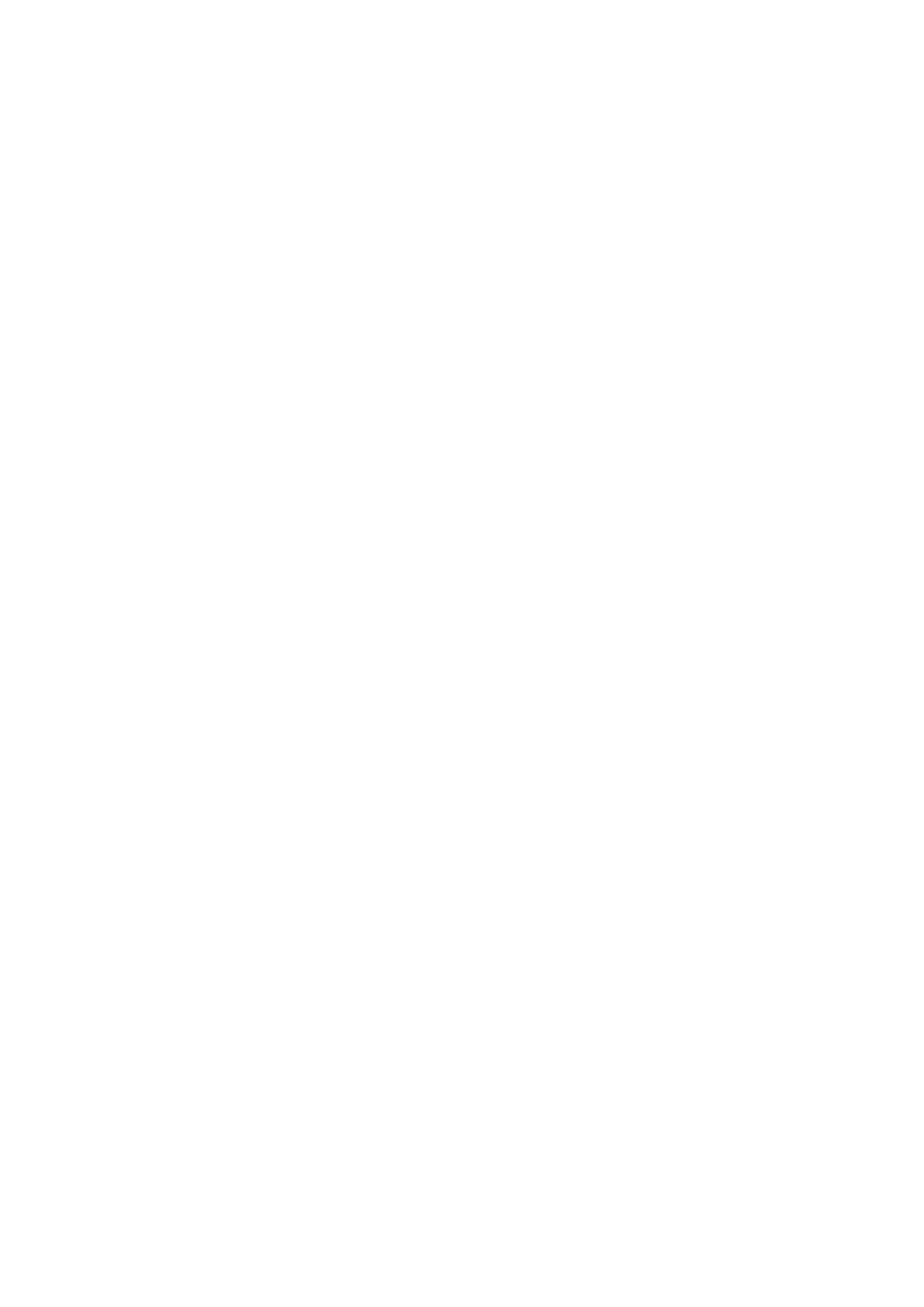T WAS in Timor Dilli, that it commenced, no not quite, for that was five years earlier at T WAS in Timor Dilli, that it<br>commenced, no not quite, for<br>that was five years earlier at<br>San Christoval, in the Solomons, when I accepted the offer made me by Wilkins and Short of Sydney to manage their trading station there. I was then only a youth, and it seemed a golden chance, and the terms were liberal too. After I had done three years there, I got tired of the life; the schooner only called once every six months and the natives were impossible, and hostile, thieving and treacherous; still on that last trip when the *Cecile* called for me, I had quite a respectable pile of copra for her. Then there was nothing left for me, but to go back to sea again; so after a month in Australia I sailed with Wilson, in the *Estelle*, the barque he bought on a reef off New Caledonia. We made a protracted cruise around the Java sea, and the Celebes, until finally in Makassar, when Wilson told me, for at least the twentieth time of his intention of going back to Sydney, and selling the vessel, and this time, actually followed up his statement by ordering some ballast he could sell 'down under,' I made up my mind to stay in the islands, and after some little trouble entailed in getting a substitute from Sourabaya he made up his mind to let me go. On the evening of the day on which the Java mailboat had arrived, bringing my successor, I watched from the beach the barque with topsails mastheaded and anchor apeak, awaiting the first whiffs of the land breeze. Having

seen her away, I went back to the hotel to think things over. I had decided on commencing trading again, not as before a salaried servant on an island station, a kind of primitive storekeeper; but my idea was to pick up a handy little vessel at a reasonable figure, and then make an extended trip, picking up what offered here and there, until with full hatches I could run into Singapore or Sourabaya, and dispose of it, at a respectable profit. I had the sum of  $\sqrt{500}$  to my credit in the Union Bank of Sydney, and a circular letter of credit on business houses, all over the islands, and I calculated that this sum, judicially expended on vessel, and trade goods, would be ample to establish me as a floating trader. I knew enough of the Archipelago to decide that it must be amongst the eastern groups of islands that my trading operations must be made, for in Borneo, Celebes, and the Moluccas, the Arabs were long established traders, and with them competition was scarcely possible for several reasons. Imprimis, the whole of the western islands, with one exception, were peopled by Mahomedans whilst the eastern groups either professed Christianity, or else the paganism of the Papuan races. In the second place Dutch who hold at least nominal sway over these parts, were kindly disposed toward them, whilst they looked on every European engaged in trafficings with natives, with suspicion. But in the eastern groups, where the Malayan element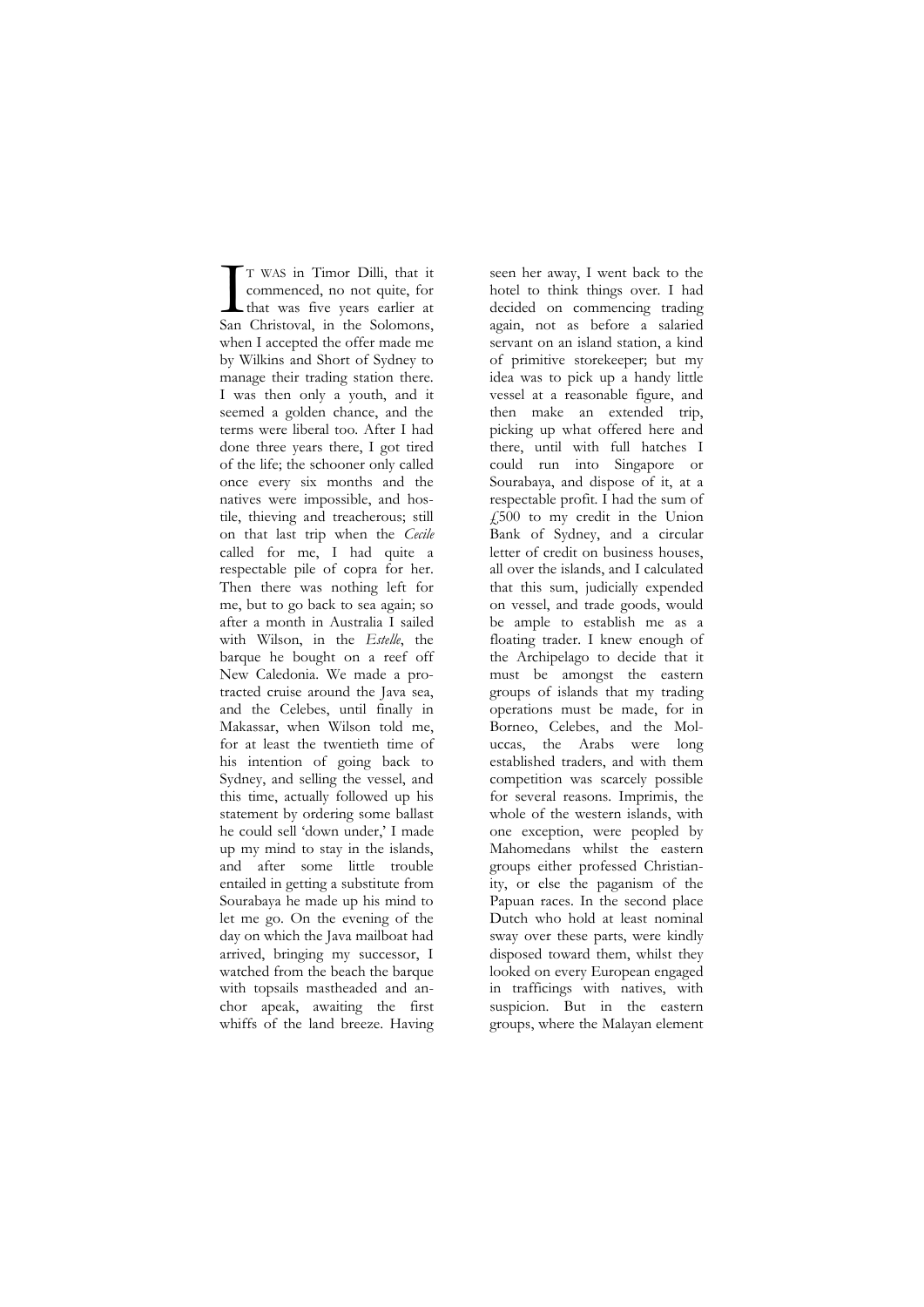merges into the Papuan, the Arabs had not yet penetrated and it was amongst these groups, unvisited save by an occasional Bugis proa, on their trips to or from the coasts of Northern Australia or New Guinea, or some European savant, naturalist, orchid hunter or anthropologist, that I hoped to earn a substantial return on my outlay. It was the same night in the Hotel Oranje, that I first heard about Campbell, and the *Araby Maid*. He had sailed for Dilli from Makassar, a month before, after trying in vain to sell the vessel there, that had become too small for him. Pierce of the *Sri Delima*, who spoke of him, said he expected he would be coming north to Makassar again, with a load of coffee from there, but advised me if I thought the vessel would suit me to run over to Dilli, if I could get a passage, and arrange matters there, adding that Campbell was anxious to sell, and that he thought I should get a bargain. By enquiries I made from an 'upas laut' on the front, I found out there was a Bugis 'pandewan' sailing the next day for Dilli, and thinking myself in luck, I took a sampan, and went out to her, as she was lying in the inner anchorage. Speaking Bugis fairly well I was well received by the ‗juragan' and soon had made arrangements for a passage to Dilli, at a very reasonable charge. He said he would sail the next evening, and hoped to be in Timor within the week insh'Allah. Next day after tiffin, I squared up my accounts at the hotel, and had my baggage sent

# *Stape and Niland* 000

on board, and having had a short talk with Gomez the hotel clerk, who hailed from Dilli, I went on board. It was the 'waktu sembayang lohor,' when I arrived, and I was surprised to notice the contrast between the Malay and Bugis, in the manner in which it was observed. Whereas, amongst our Malay crew, from the juru batu to the anak proa, the prescribed praying hours passed unnoticed, I found, on the pandewan, they were strictly kept, and that all hands went through the ceremonial prayers and prostrations, with devotion and humility. When the 'angin darat' made, the two large mat sails were hoisted on their triangular masts, and the heavy stone stocked anchor being tripped we moved gently down the harbour. When abreast of 'Karang Puteh,' the land breeze failed and became variable, and we were in some little danger of drifting on to the edge of the bank, and so the sweeps were requisitioned, but in half an hour, the breeze was fresh and steady again, and we ran out briskly through the Spermonde Passage until rounding the Tomissa reef we kept away and had cleared the Salayar Straits before daylight. For five days the Western monsoon wind held firm and fresh and on the sixth morning we saw the lofty Gunong Api ahead silhouetted against the rising sun, when we hauled up to weather Wetta, for the Ombay Passage. As the sun rose again, we passed in between the reefs, and rounding to, dropped anchor amongst a little fleet of nine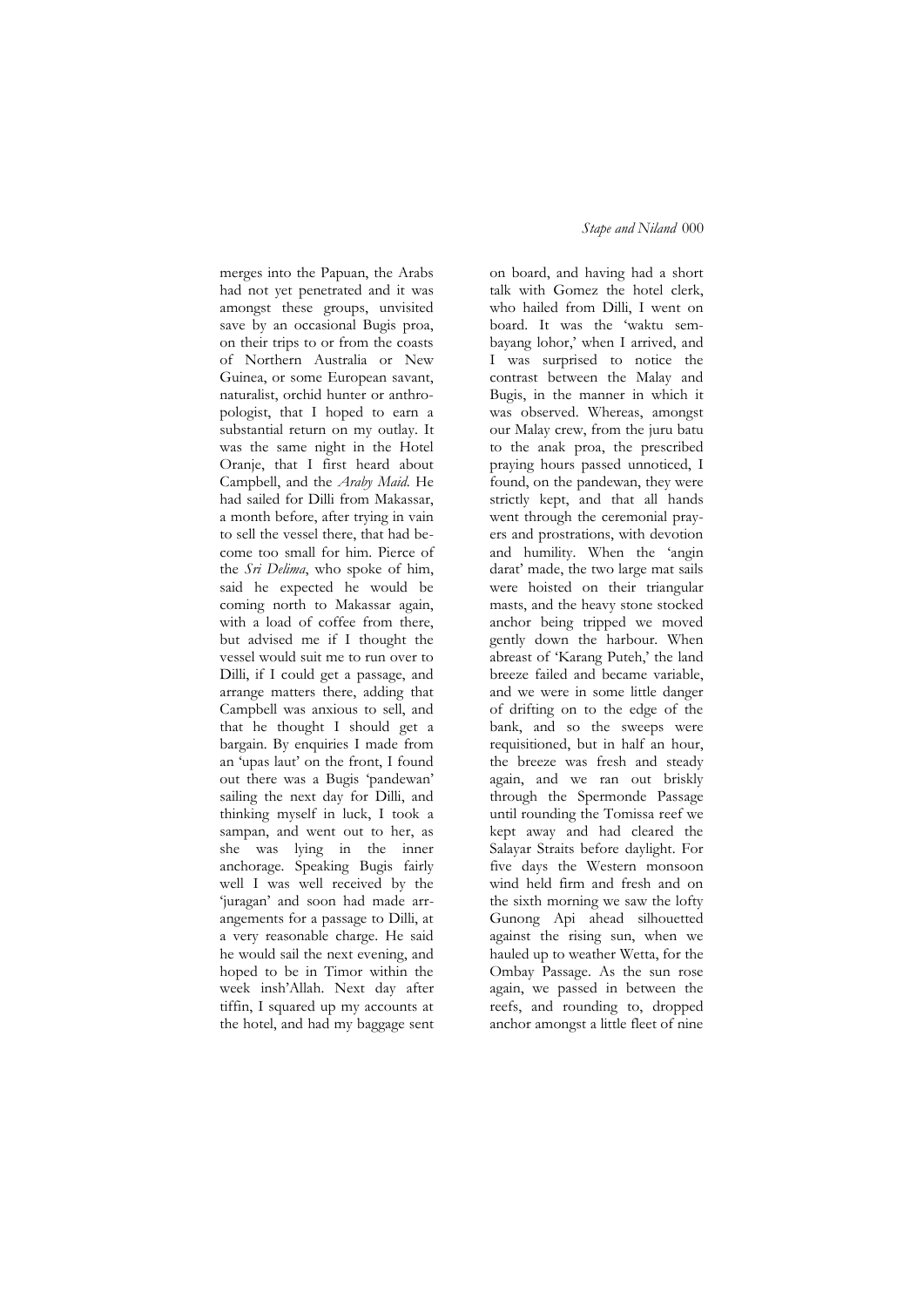or ten other Celebes craft, which with the Portuguese guard ship, a Martha's Vineyard whaler in for wood and water, and the Ketch I was in quest of, formed the sole floating inhabitants of the little old world port. – I went at once on board the Ketch, and was warmly welcomed by her master who was surprised to see a European passenger landing from a 'pandewan.' After a long talk in which I told him of my intentions, and the object of my visiting Dilli, he told me to make the Ketch my home, until matters were arranged and then kindly sent his boat over to the proa for my baggage. I found her to be a very strongly built little vessel of sixty tons. Of somewhat heavy lines, her logbooks nevertheless credited her with some good sailing performances. I spent the afternoon examining her, alow, and aloft, and mentally decided she would suit me very well for my purpose, if the price was approachable. In the evening we talked business, and before midnight, I was a ship owner and Campbell a richer man by £300. The next day, a blazing hot one, was spent in legal business, connected with the purchase and transfer, the greatest hitch being the change of her registry port from Sydney to Dilli, and the flag from British to Portuguese. This necessitated the consultation of endless ordnances, national and colonial, old and new, and it was really past office hours, when the last signature was attested to. Campbell himself left on the third day after my arrival, by the

mailboat for Java, where he hoped to arrive in time to pick up the Queensland mail. The following week in Dilli was a trying one, the town built on probably the most unhealthy site on the whole island, is about the worst place for fever, in the Archipelago, and I had a three day bout of it, that utterly knocked me up for the week. It is a most difficult place to get the smallest business matter done in, and at last I abandoned things I had intended doing, owing to the trouble they entailed. I made enquiries from Dom Ferrao, the pompous ‗capitao di porto,' who in a resplendent gold laced uniform, gave me what knowledge he had of the Serawatty Island[s] and Timor Laut, which was nil. He had, however, a peon in the marine service who was a Tenimber native, whom he offered to exchange with one of my Malay crew, and the man being willing, this was effected. I found it a useful transfer for this man spoke Balinese, which one of my Javanese Malays understood so that by means of his interpretation, I was able to question him about Timor Laut. This was important, as I was about to send an indent to Europe for trade goods, and I wanted to order the right material for barter. After a month spent in Dilli during which I got things aboard fixed to my liking and had my fore cabin fitted out as a trade room, I sailed for Pantai Barat in the Island of Bali, going south about. I had a long beat of twenty eight days before I arrived there, having on three occasions been near to end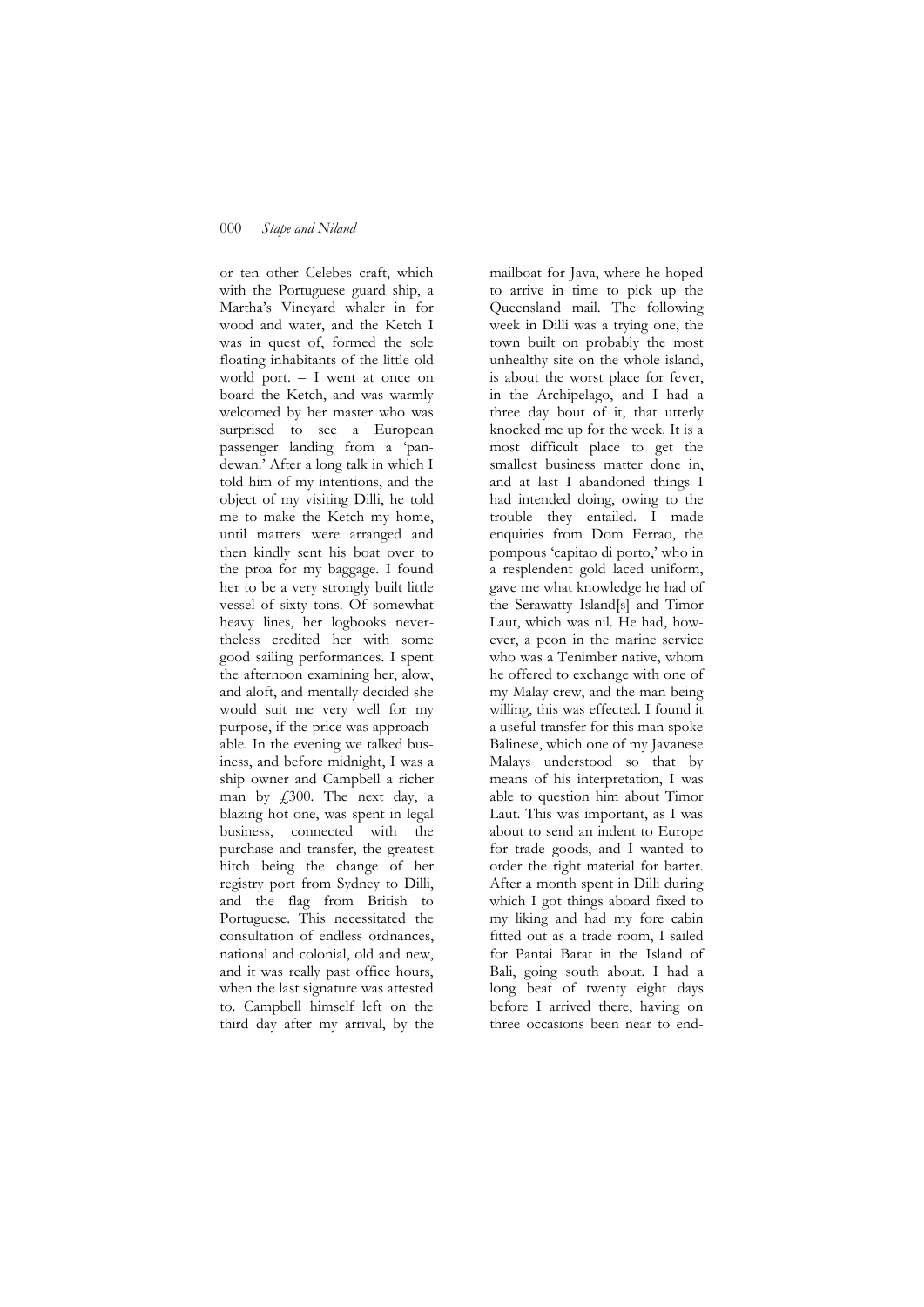ing the enterprise on which as yet, I had scarcely embarked, twice through being horsed into the narrow guts between the islands, where an eight knot tide races through, and once by reason of a proa, whose looks I did not fancy, coming out of Reo Bay, that caused me to run back, goose winged, about fifty miles over my tracks. I bought a hundred bags of rice in Pantai Barat which I should not have done, had I had more knowledge of the places I was going to, where I afterwards found sago was greatly used in its place. I came back to Timor via Flores Straits, drifting broadside through them in a tide, and again anchored in Dilli about an hour before the mail boat bringing my trade goods arrived. Looking over a copy of the invoice pasted inside the cover of my sailing directory, I find on this trip I left Dilli with trade stuff to the value of \$1070 excluding the rice, prices here mentioned have been converted into the present Straits currency. The nature of it may be classified as follows:– Provendor, Rice and Gin:– Armament, Towermuskets, coarse black powder, caps and musket ball, Hardware, cooking pots, coarse cutlery, rod iron  $3'' \times 1\frac{1}{2}$ and brass wire, fancy goods: Beads, red and blue, mirrors and toys, Textile fabrics:– Manchester goods:– Grey twill sheetings, red turkey cloth, coarse blue calico, and fine white calico. I also had twelve 1 gross crates of assorted empty bottles. The goods were all of English manufacture altho', necessarily,

of the cheapest description. In addition to this lot, the day before sailing, I bought by auction, the bankrupt stock of an Indian hawker, who had a shop in Dilli, the nature of which is too varied to be described, but of much the same description as the wares displayed by the kaki lima vendors of Penang.

On November 8th we sailed for the Serawatty Islands, dipping our new Portuguese ensign to the guard ship as we passed under her stern. It was beautiful weather outside, and the monsoon about west north west and blowing away merrily. We sped along the coast to the eastward leaving Pulo Kambing and Wetta on our port hand, and at daylight next morning we had the east point of Timor abeam and taking my departure from Pulo Jackee, at three o'clock in the afternoon, we anchored inside the four islands that encircle Luan, the safest anchorage in the group. As soon as we anchored six boats came off, containing, as I suppose, all the male inhabitants of the village. They had some bundles of trepang, and bird's nests with them, but no large supply, neither on examination did the trepang appear well cured, but we bought what they had for two bottles of gin, and some blue calico. The bird's nests seemed to be of the best white variety, and they would take nothing in exchange for them but cloth, and cutlery for which we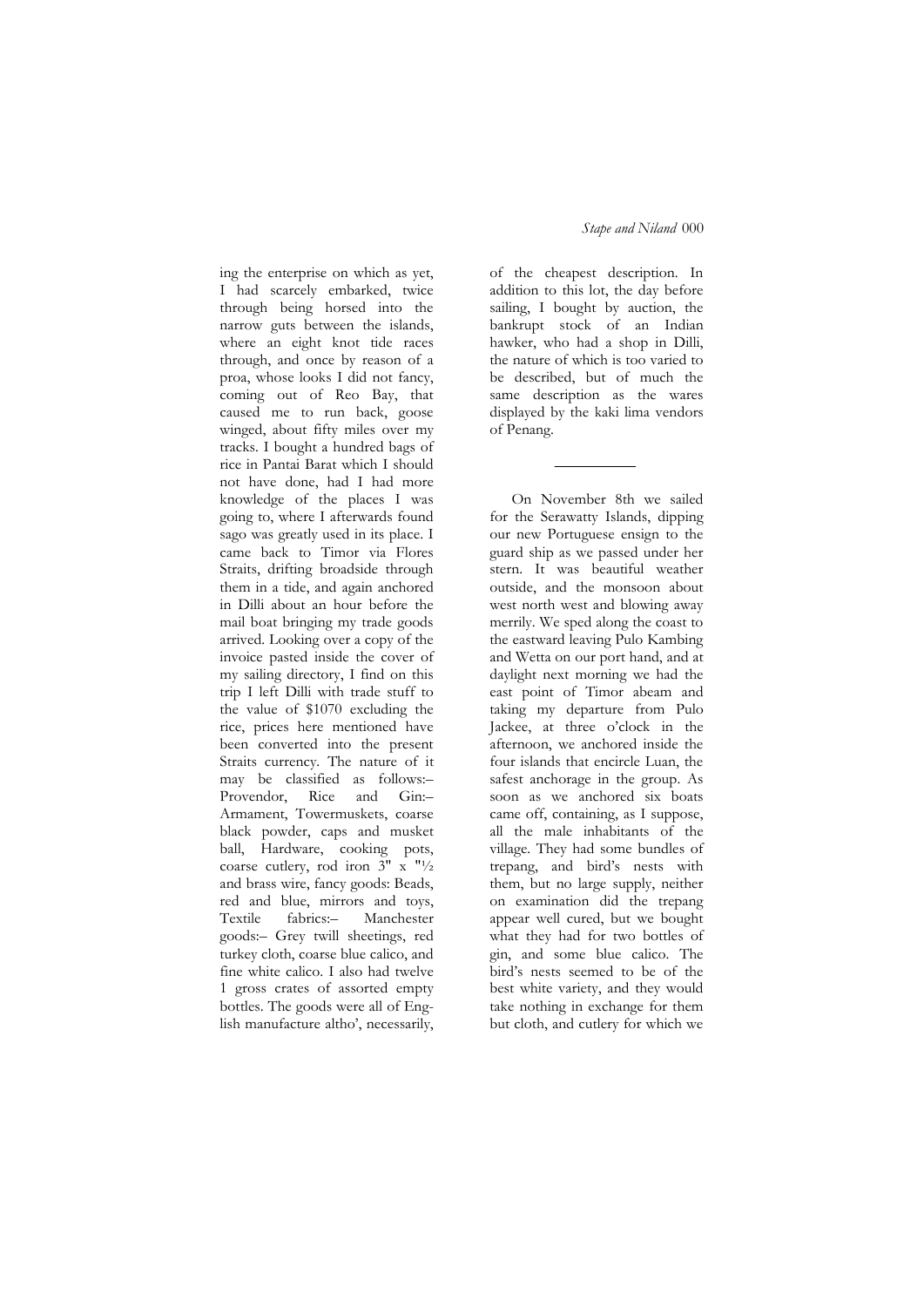traded at the equivalent rate of \$30 a catty. The natives appeared friendly, and well intentioned, and one who appeared to be their chief, spoke a little Malay. He seemed very surprised at our visit and could not understand our flag, for although only sixty miles from the Portuguese territory none of them had seen the flag before, the only ensigns they knew being the Dutch and the English. Through my Tenimber man, I found they had no further stock ashore for barter but they promised to have a good supply collected, if I came back in a moon's time, which I promised to do, although I knew that a beat back against the strength the monsoon would then have was more than I wanted. Not thinking it prudent to stay here over nightfall we hove up, and stood away for Timor Laut, under easy sail, as I did not want to bring up again before daylight.

Timor Laut Besar, the principal and largest island of the group, is known to the natives by the name of Yamdenna. It is about ninety miles in length and from twenty to thirty across, at its widest part. We anchored in twelve fathoms of water, under a little island named Loro, at the head of the small bay, in which the village of Oliliet is built and where we were well sheltered form the monsoon. As in the Serawatty Islands the native boats soon came off. They use long 40 feet outrigger boats, of somewhat the same style as the Ceylon catamarans excepting that these had outriggers on each side. They

are of a much lighter colour than the Luan people, and this lightness was accentuated by their habit of bleaching their naturally black hair to a light flaxen hue. This they do by plastering it over with a paste made, I think, of burnt shell lime and coconut ash. The roots generally remaining black, gives them a somewhat ludicrous appearance. They wear it long, and gathered in knobs on the top of their head. Their clothing was the chawat of coarse imported cloth. The beach is lined to the foot of the cliffs, about three furlongs inland, by a grove of coconut trees, and their village was built on the top of the cliff. The houses, from the ship, appeared neatly and well built, and had more of the Burmese than the Malayan style of architecture. I allowed three boats crews to come alongside at a time. This precaution was necessary. The Ketch being low, could be easily boarded. The natives were all armed with bows, and arrows, which carried in a bamboo segment, were four feet long and headed with broken glass, or hoop iron. Their head man came off in a large well built boat flying the Dutch flag. He carried an eight foot long ebony staff with a brass or gold knob, on which was engraved the royal arms of Holland and wore over his otherwise almost naked body, a broad leathern belt centred by an oval brass plate inscribed Residentie van Banda. He spoke Malay fairly well, and lost no time in asking me for present one bottle laru, which I instinctively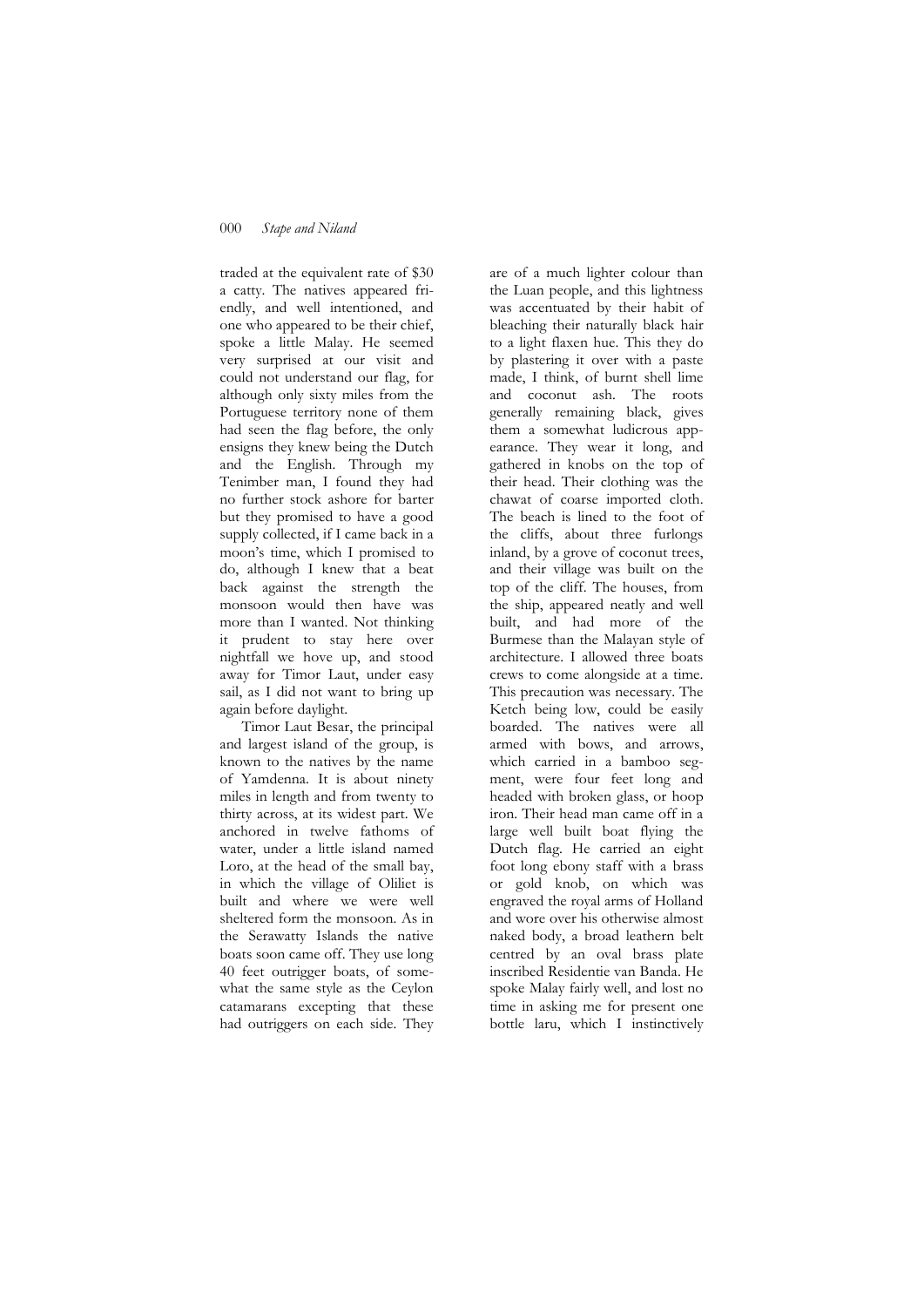and correctly guessed, was the native word for gin. Thinking it politic, and that it would facilitate trade, I gave him a bottle, a few small trinkets, and a dozen glass marbles, with which he was delighted. Then, in an evil moment, I invited him to look at the trade room. Once there, he fancied so many things, that it was with difficulty he could be led on deck again. By noon the Ketch was surrounded by boats, laden with dammar, tortoiseshell and tripang, and my mate and myself, spent a busy afternoon, weighing out, and bartering. We gave in exchange, brass wire, bottles, and blue calico, and disregarded their continued demands for gin, and gunpowder. A pikul of copra was afterwards bought for a Tower gun, and a catty of powder. The old chief stayed on board all day directing his people in their dealings, and settling all the minor disputes that arose. The Dilli harbour master's boatman now proved very useful as an interpreter, for altho a native of Laarat, the eastern island, he had a fair use of the dialect. The old man spoke of two Europeans who had visited the place three years previously, and by his pointing to the Dutch flag, I understood him to mean that they were of that nation. I spent the evening in trying to pick up a few words of the language, but it was slow work, the only words that I found the same as Malay were the names for gold, pig, salt, and wax and the numerals, five, six, and one hundred.

## *Stape and Niland* 000

The old chief, whose name was Lumbuku was the last of the islanders to go ashore. It was just after sunset that I saw him depart, hugging his 'laru' and an old straw hat full of trashy trifles I had given him for his women and children. I had given him my promise to visit his village, before I left the next day, and he assured me of the arrival of some more goods from the other islands, during the night. I set a particularly close watch that night, and slept but very little myself being worried by some small biting insects, resembling sand flies that came off shore with the land breeze. I tried to calculate from the trade book, the value of the stuff we had given away, balancing it against the marketable value of the goods we had received. This was very satisfactory, but I was a little worried at not being able to sell some rice, but I hoped to do this in the next group and reflected I could always run into one of the Western ports, and try to get rid of it at some small profit. Nothing worth recording happened during the night, and the dawn broke brightly. By the time the sun was a hand's breadth above the horizon, the boats came off, some being new arrivals from Laarat, the natives being of much the same description as those of Yamdenna. They seemed somewhat neater in appearance, and wore sarongs to the knee, ornamented with sewn on strings of small cowrie shells. They brought us trepang and pearl shell, and small supplies of other things all of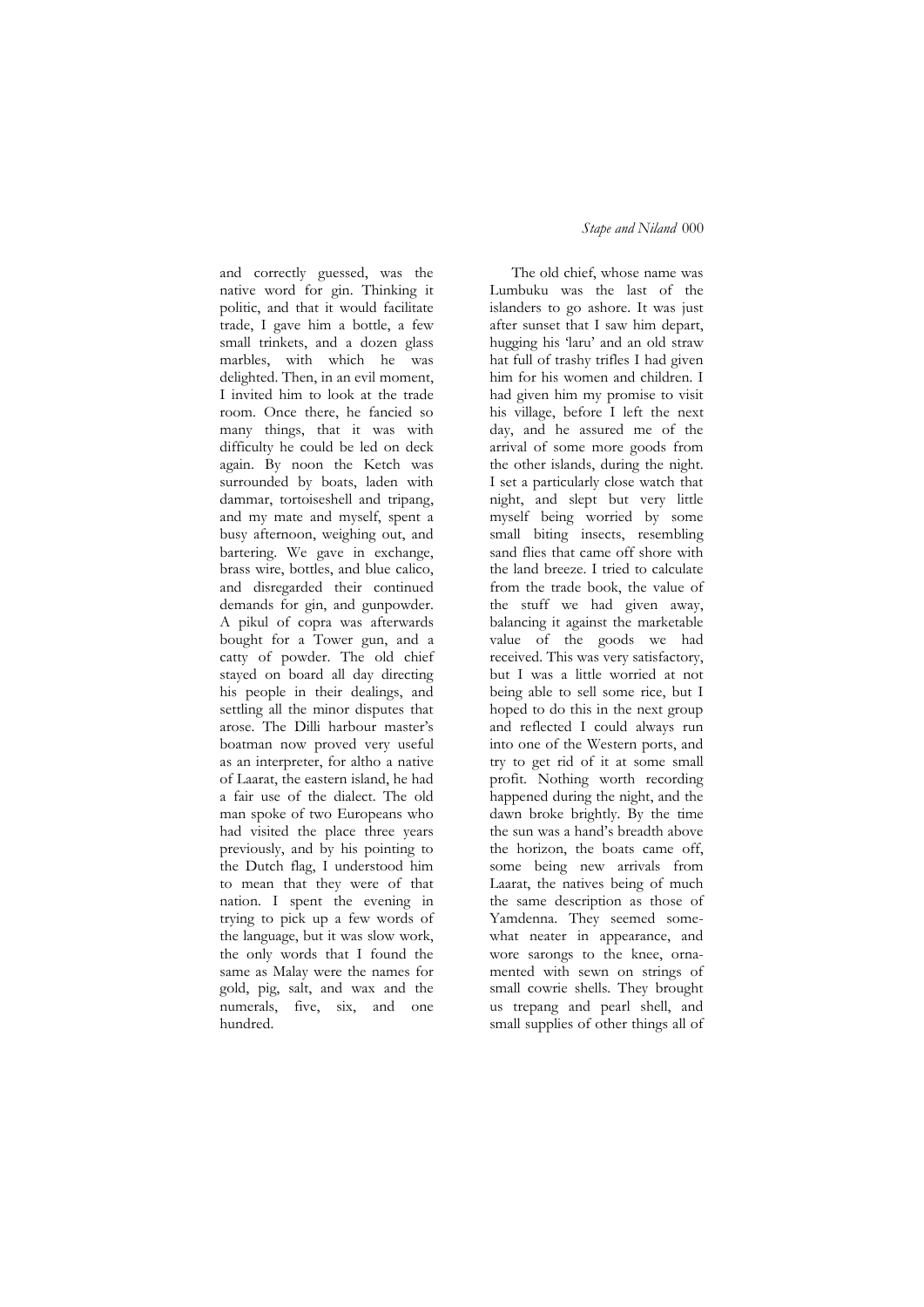which we purchased, I making the trade and weighing out, whilst my mate, a better clerk than seaman, made careful entries of weights and barter in the trade book:– We gave them mostly cutlery, and iron, and some blue calico, which they use greatly for flag making, the island flag being a blue square with white border. As before, they wished for powder and shot, as there was a small tribal war being carried on at intervals between some of the islands. When the trade was completed, and most of the boats sent away, I thought I would have a look at the village, although the climb looked a tiring one. I have never seen any description of the place, beyond the scanty notice of it in the 'Oriental Navigator.' Taking three hands in the boat, and leaving the mate with the others to clear up, and prepare for sea, and giving orders that no more boats were to be allowed alongside, I pulled away for the white sand beach, landing at the place I had noticed the natives make for. The water was very clear, and I plainly saw bottom in ten fathoms. My mate told me afterwards he saw the anchor lying on the bottom, before heaving it up. Lumbuku had evidently been informed of my landing, for as the boat's forefoot took the shelving beach, he emerged from the forest belt and came forward to welcome me. We followed a sinuous track leading inland through the grove of coconuts, to the base of the red sandstone cliff, on which the village is built. The trees were

prolific, and heavy with fruit, but the grove wanted thinning out, the intermingled fronds overhead, making it quite dark beneath. At the base of the cliff there were a few steps, roughly hewn in the rock after which the ascent was made by means of ladders which, made of some hard red wood, in long lengths, were strongly bound together with rattan. I found the climb trying and laborious. On the way up we passed many holes from which the edible birds nests were collected. Lumbuku preceded me, and behind me came a crowd of island youths following out of curiosity. On reaching the top of the cliff, a curious sight presented itself. About fifty feet away from what I will call the landing place, was an arched bamboo gateway, from which a pallisade of bamboo ranjan led away on each side, encircling the village, the one entrance into this stockaded village being through the archway. We passed inside, and I found immediately in front of us a small square, in the centre of which appeared some kind of pillar or obelisk; stepping up to it, I found it to be a granite pedestal five feet high, of the description of those found carrying sundials in old gardens. On the top was fastened an iron plate, which, rusted through in two places, barely allowed the Dutch arms, and the words Netherlands India to be deciphered. From the north and south sides of the square a street led away, lined on each side with well built houses. The houses were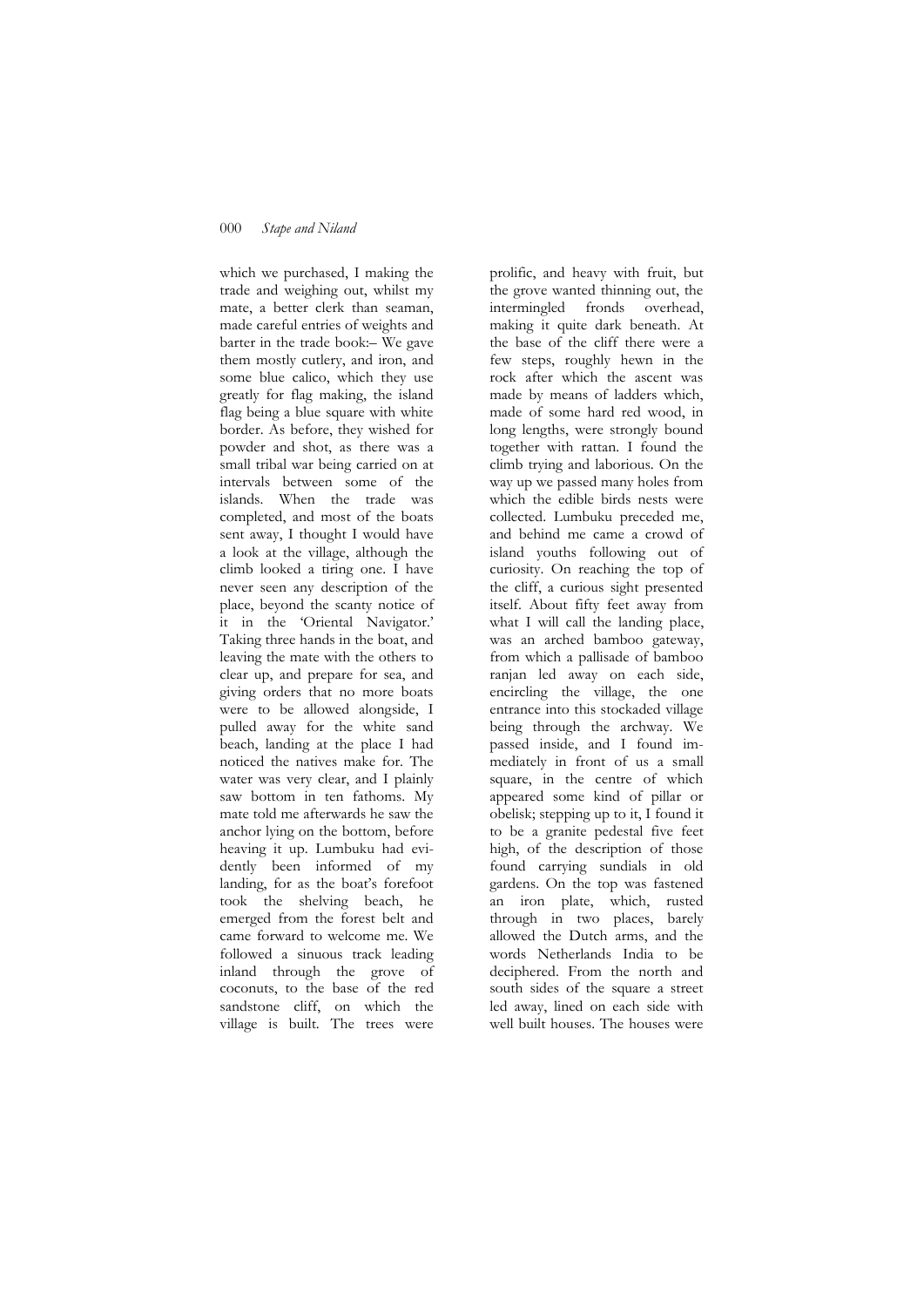built on piles, quite eight feet from the ground, and had steep roofs, and high eaves, ornamented with carved wooden horns, which in their turn were adorned with chaplets of shell. The houses were entered by a ladder which instead of leading to the door led to a trapdoor in the floor, about the centre of the house, which, when closed and the ladder removed, rendered the house secure against entrance. The streets were about twelve feet wide and cleanly swept. I should estimate the total number of houses to be 200 and the population 1,000. Lumbuku's house was at the further end of the south road, a little larger than its fellows, and having before it a long bamboo, on which the Dutch flag was flying. It appeared his sole official function was the hoisting of the flag, during the stay of a vessel in port. By the time we reached his house, we had a following of quite fifty, who dispersed, on a word from the old man. I noticed among them three Albinos, a large proportion for so small a community, and found out afterwards that they were brothers, which may account for it. Their curious appearance is worth noting; their skin was perfectly white, excepting some brown blotches on the shoulders. The hair was also white, and stiff and coarse, and their eyes were a clear green, which gave them a most uncanny appearance. I saw a few women, coming in with water jars from the village supply, a spring in thick jungle at the back of the village. They were not un-

# *Stape and Niland* 000

comely, and of upright carriage, which I attribute to the portage of heavy water jars on their heads. The interior of the house was somewhat dull, consisting of one large room and a screened off dapor. It was quite devoid of furniture, except some rough log stools, and a bamboo couch. Some bows and spears hung from the surrounding walls and were carved and ornamented with tufts of dyed hair. I saw a few articles of European manufacture, ranged on a shelf above where I sat. One object wedged in behind a rafter, I pulled out and found to be the green cloth cover of a Dutch 'Life of Napoleon'. A name too faded to be deciphered was on the inside of the cover, and the date 1844. The nibong flooring was covered with clean pandan mats. I talked for an hour with Lumbuku, and tried to glean something of the past history of the place and of the vessels that had called there, and some of their legends and folklore, but it was unsatisfactory, and the little he told me appeared to be fable; they seemed to have no records, beliefs, or religion. His earliest recollection was of a Dutch war ship coming, during his father Lomba's seigniory, and the erection of the pedestal. Fruit, and sweetmeats were brought in by some of his women, who had retired to the next building on our advent. I thought the two who came in were quite good looking, even judged from a European standard. They wore the Malay dress, and had simple devices tattooed on fore-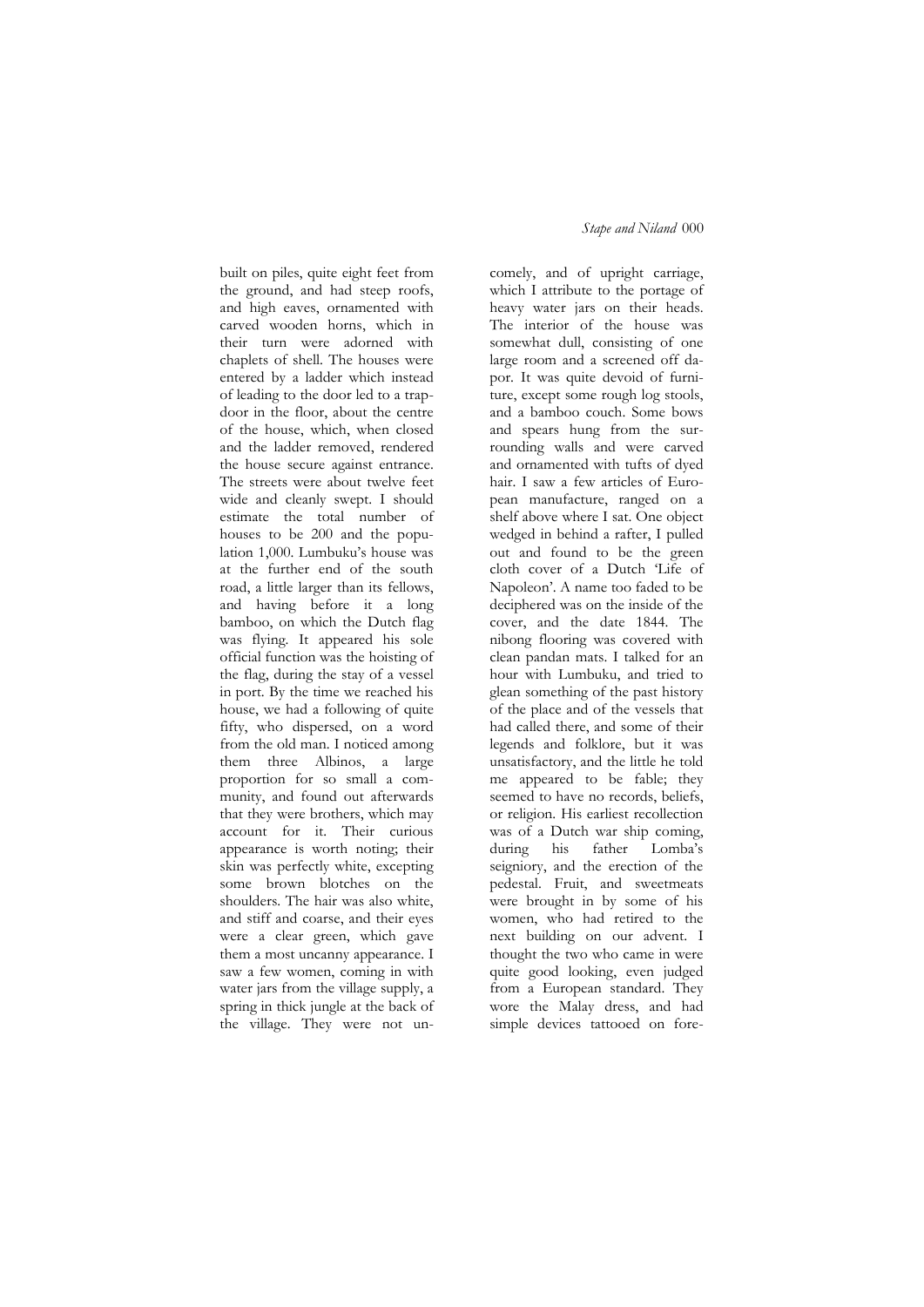head, and left cheek. This is a tribal mark, and is done with fishbones and a pigment of burnt coconut ash, during their childhood. There are eight other villages on Yamdenna, but I only remember the name of one, Teppa, which is on the West Coast. I left them a few beads that I had pocketed before going ashore, and Lumbuku escorted me back to the beach. I found the downward climb very tiring, and the cliff I believe is over four hundred feet high. Lumbuku gave the necessary orders to his boatmen and shortly afterwards followed me in his canoe. I made him a parting present of three coloured handkerchiefs, and another bottle of gin, and told him I was sailing for Pulo Aru. He pointed out a boat coming off from the beach, which when it came alongside I found to contain a store of green nuts, fruit and fish and a young pig. This was the old man's present. On receiving my thanks he made his adieux and hurried off anxious I believe to reach his cliffy eyry, in time to dip his flag to us as we weighed. An hour later we made sail, and Portugal saluted Holland. In the trade book I kept I find the entries relating to Timor Laut to be:–

30 catties of tripang at the equivalent rate of 6 cts per catty

18 catties of tortoiseshell at rate of \$2 per catty

4 pkl. of pearl shell (inferior) at rate of \$14 per pkl.

60 cats. Shark fins at 30 cts. a catty

11 cats W. Birdnests  $\omega$   $f$  22 a catty

8 pkls. of rattans @ \$2:– Also camphor, Benzoin, Dragon's Blood, Massoi bark and Ambergris in small quantities. The average profit on the whole at the then ruling market prices I judged to be about 75%. The Union Bank of Sydney, had been paying me three and a quarter per cent.

Our course for the Aru Group was about N.E. and the distance to Dobbo, the trading port, about 160 miles. When we had got a fair offing, the westerly monsoon grew lighter and lighter, until by midnight we were lying in a flat calm with a long swell coming down from the north west, which caused the Ketch to roll a great deal more than was pleasant. The breeze came again with the dawn, and after sunrise we sighted the coast of Tanah Besar, and hauling northerly, picked up Pulo Babi before dark. We anchored under this island for the night, the survey of this group not being sufficiently good for night navigation. Heaving up next morning, we anchored to leeward of the long spit on which the town is built. The town, for there are more shops and trading stores than private dwellings, is built on a narrow sandy peninsula on the northern coast of the island of Wamma. The buildings, which occupy the whole space from beach to beach, with narrow lanes between, are large attap sheds, one part of which is used as dwelling and the rest as a godown. The traders were a mixture from all the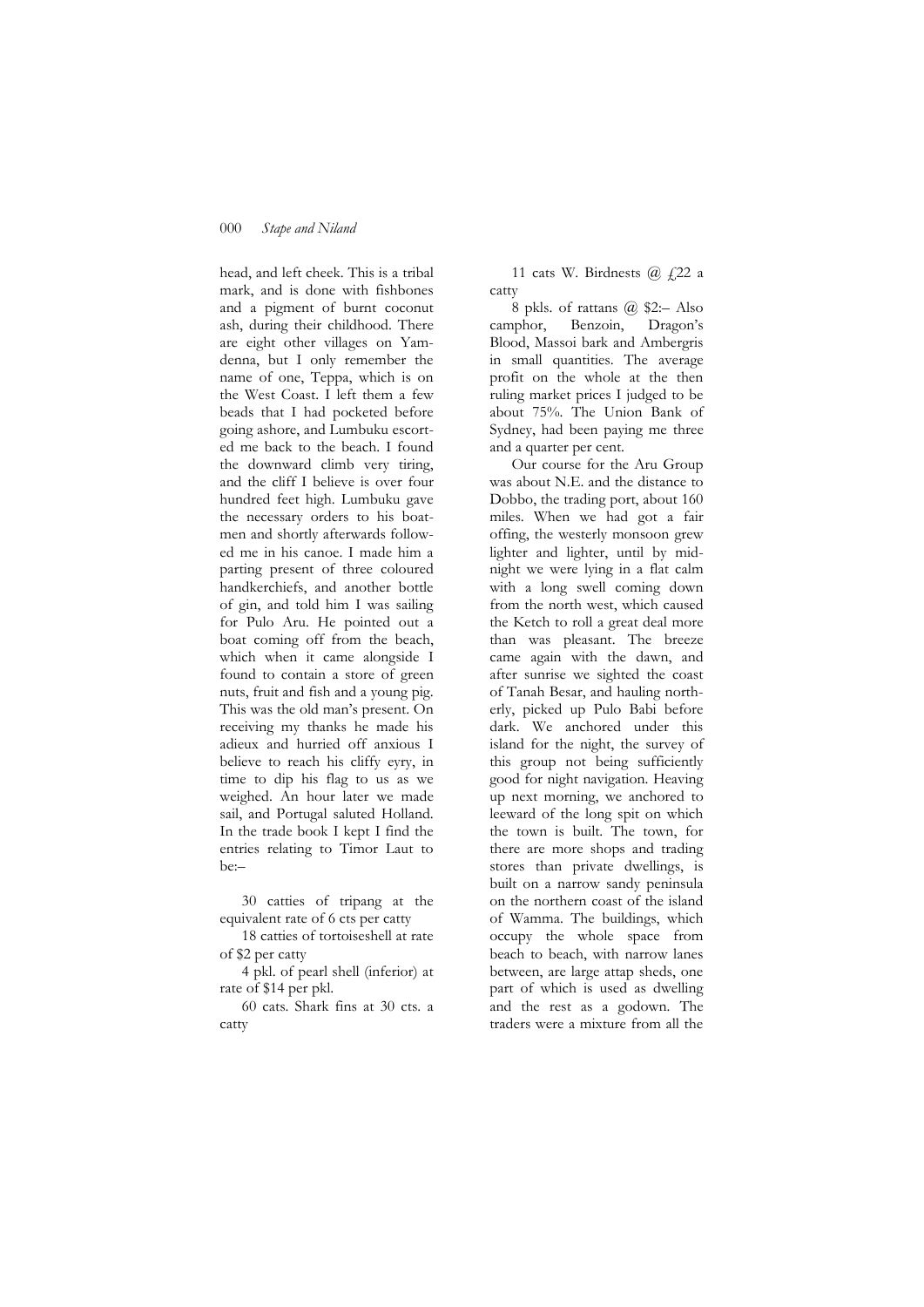islands, principally Ceramese and Bugis. The islanders, a pure Papuan race, lived on the southern, or shore end of the spit. There were about a dozen proas lying on either side of the point, but I heard that many more were shortly expected. Several boats manned by Arus came off, bringing fruit, and some provisions, but nothing to trade with. They all seemed to speak some Malay, and I soon learned that all trading was done on shore. I had no scruples about going on shore in this place, as it was too old a mart, and the people too civilized by trade, to fear an attempt at cutting out. There were several wellbuilt plank boats lying or hauled up on the beach, some of which had been brought over from the Kü Is. for sale: I was surprised by the cosmopolitan population, Bugis, Javanese and men from the Moluccas and Ceram, mingled together in trade, and some Chinese traders I found shopkeeping. In addition to this, there were blendings of all these races with the Aru. It was amazing to find the very cheap prices at which almost any European article could be purchased, and after an hour ashore I came to the conclusion that it would not be a profitable deal we should do here. However, through the good offices of a Bugis trader, and a small honorarium, I rented a small but good house, and kept my boat busy during the next two days in transhipping most of my trade stuff. On the third day when I was ready to open shop, I had quite a gathering of natives loaded with

## *Stape and Niland* 000

samples, to trade with me. They brought tripang and pearl shell chiefly, and massoi bark and shark fins, but no bird's nests. Birds of paradise were offered me and skins, but I did not know anything of their trade value, and would not deal. The island is, I think, not more than twenty feet above sea level, but being covered with high jungle, and the beaches being fringed tall causarina trees, from which I suppose the group takes its name, gives one at first quite a different opinion. We were able here to dispose of some of our rice to the traders, but at a very small profit. The Orang Kaya, as in Oliliet, carried an ebony staff but with a silver instead of a gold head. He told me there were the remains of an old Dutch fort, about three miles along the beach to the westward. December set in with fresh monsoon and frequent rain squalls, which hindered the drying of copra and trepang. I, on shore with half my crew, was kept busy daily, sorting and testing the qualities of our purchases. My mate and his half was occupied in boating off, and painting the ship. In this month, there were new arrivals daily, from Makassar and the Moluccas, and consequently prices were on the increase. I had now made a large gap in my trade stuffs, and wishing to visit the Kü Is. before going west, I arranged to sail .on Christmas Day. It took us five days to beat to the westward and it was on New Year's Eve when we anchored off the village of Ku Ili in Great Ku Island. This